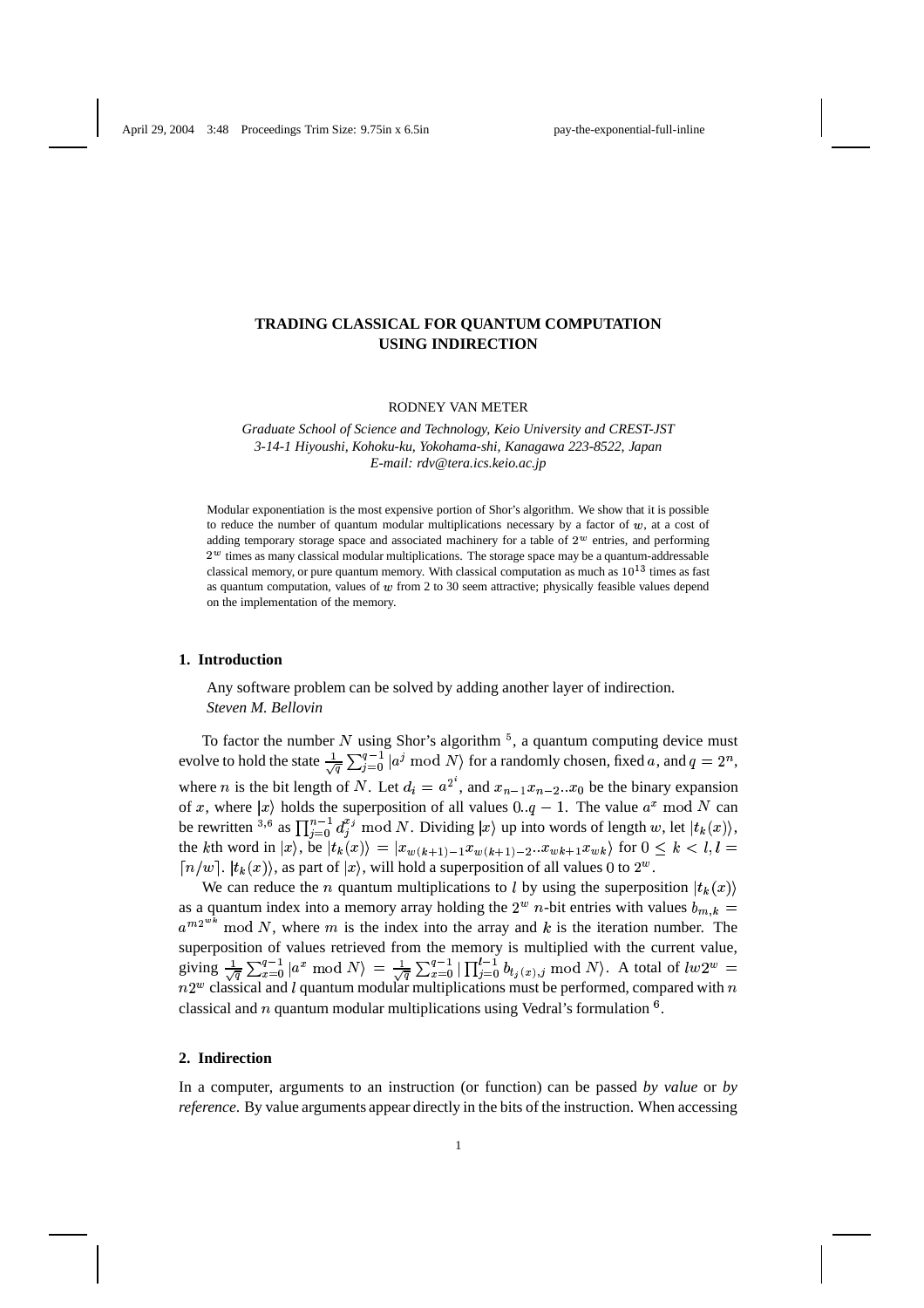arguments by reference, the address of the argument is held in the instruction; the actual value must be retrieved from memory before the function can be evaluated. The address is called a *pointer* or an *index*. *Indirection* is a generalization of by reference, in which the value retrieved from memory may itself be a pointer which must in turn be dereferenced.

In the straightforward quantum implementation of modular exponentiation, the  $d_i$  values are classical values held in a single quantum register, manipulated during the forward and reverse parts of the modular addition. In our proposal, the  $b_{m,k}$  values are held in a table, and a portion of the  $|x\rangle$  superposition is used as an index into that table. That is, we are accessing the arguments through a single level of indirection.

### **3. The Array**

The  $b$  array is our bridge from classical computation to quantum. Each entry is  $n$  bits. We must compute  $2^w$  values for the table, requiring w classical modular multiplications each, before each of the  $l$  quantum multiplications. The  $b_{m,k}$  values must be stored into quantum-accessible memory; this may be done all at once before the quantum computation is begun, if the b array can hold  $l2^w$  entries, or right before each separate multiplication, if the b can only hold  $2^w$  entries.

The array can be held using a quantum addressable classical memory  $(QACM)$ <sup>4</sup>. In such a device, memory cells (the modular exponentiation values) are classical, but a quantum superposition is used as an address, and the read out value is a superposition of each classical value in proportion to the "amount" of its address present in the address superposition. One such possible device is an optical plate, with photons steered through the various cells according to the value of specific address bits. Figure 1 shows a 3-bit example. At the top, the input (generally  $|0\rangle$ ) is steered left or right according to the high-order bit of the address superposition (carried on a control line not shown in the figure). Subsequent circles steer left or right according to their address bits, to reach the appropriate classical data memory cells. The values retrieved from the memory are combined to give the full output superposition, in weights according to the address superposition.

An equivalent array of qubits can be used in place of the QACM. However, in that case, the cost of filling the table must be accounted for, and our limitation will be the number of available qubits. Figure 2 shows a 3-bit select circuit which will choose from among the 8 possible arguments for the modular multiplier. The desired value  $c_k = b_{t_k,k}$  occupies the location as shown on the right of the figure; it is then used as the argument to the modular multiplier. This select circuit can be reversed following the multiplication to restore the original locations of the  $b_{j,k}$  values.

### **4. The Algorithm**

In essence, the algorithm involves moving from a bit-oriented breakdown of the multiplications to a word-oriented breakdown.

The algorithm consists of two main parts: classically calculating the  $b$  array values, and calculating their products in the quantum domain. We pay the classical cost in step 1b in the algorithm below, and the quantum cost in step 3c.

#### 2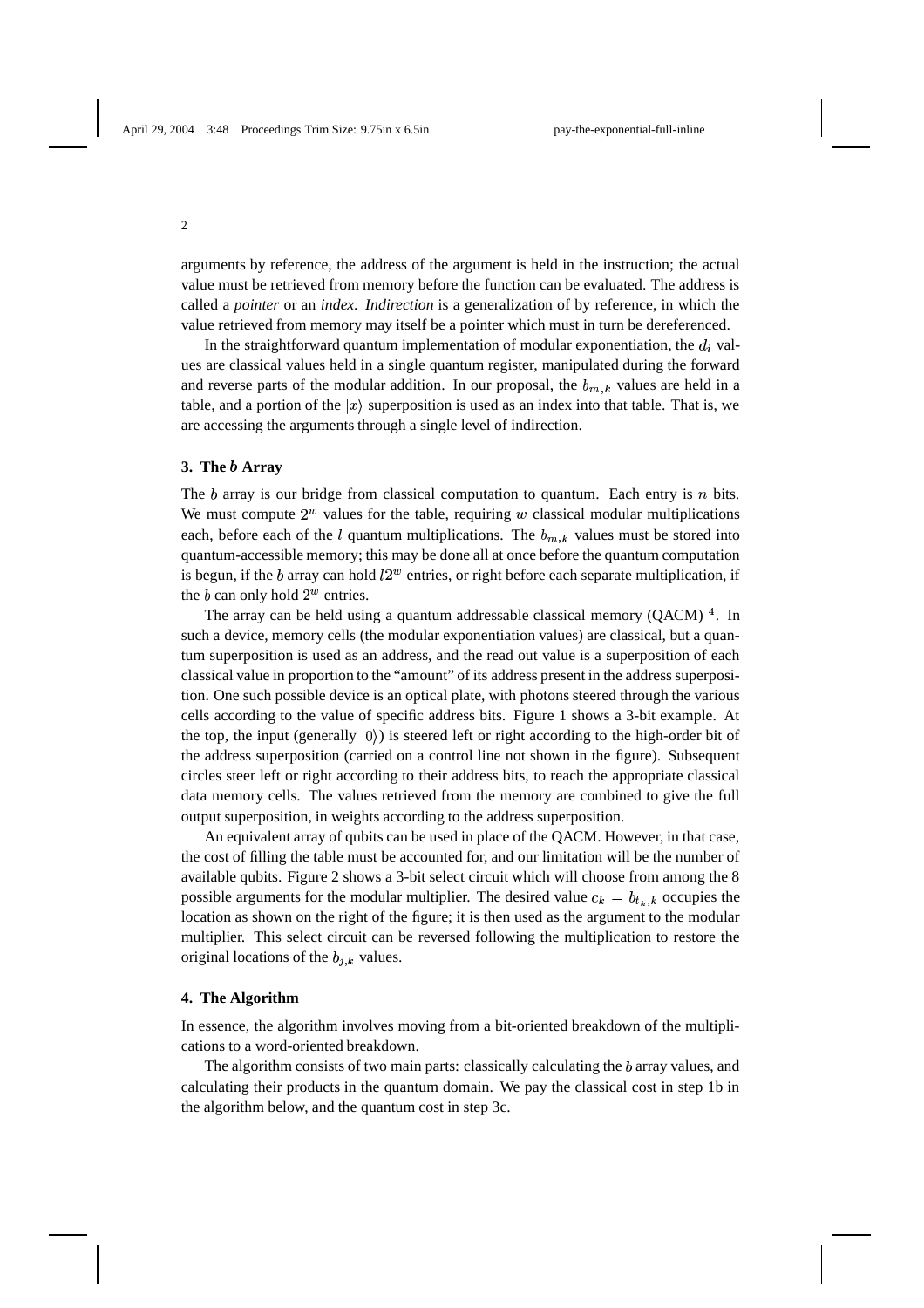

Figure 1. Quantum-Addressable Classical Memory (QACM)

The cost of setting up to use the  $k$ th iteration of the  $b$  array is technology dependent; only one of steps 1c and 3a is necessary.  $O(n2<sup>w</sup>)$  gates may be required to set a quantum memory, or only the change of a single pointer or position if a QACM is large enough to hold the entire  $b$  array at once.

- (1) Calculate the  $b$  array elements:
	- (a) Classically calculate  $b_{j,0} = a^j$  for all  $j, 0 \le j < 2^w$
	- (b) For k from 1 to  $l-1$ , classically square (modulo N) all  $2^w$  elements  $b_{j,k-1}$ w times to create  $b_{i,k}$
	- (c) (Store all  $b_{j,k}$  into QACM)
- (2) Initialize  $|prod\rangle$  to 1
- (3) For k from 0 to  $l-1$ , do
	- (a) (Set up to use  $b_{j,k}$  values: store into QACM or quantum memory)
	- (b) In quantum domain, use  $|t_k(x)\rangle$  as index into  $b, |c_k\rangle = |b_{t_k(x),k}\rangle$
	- (c)  $|prod\rangle = |c_k * prod \bmod N\rangle$

Note that the algorithm uses, but does not specify, modular multiplication. We can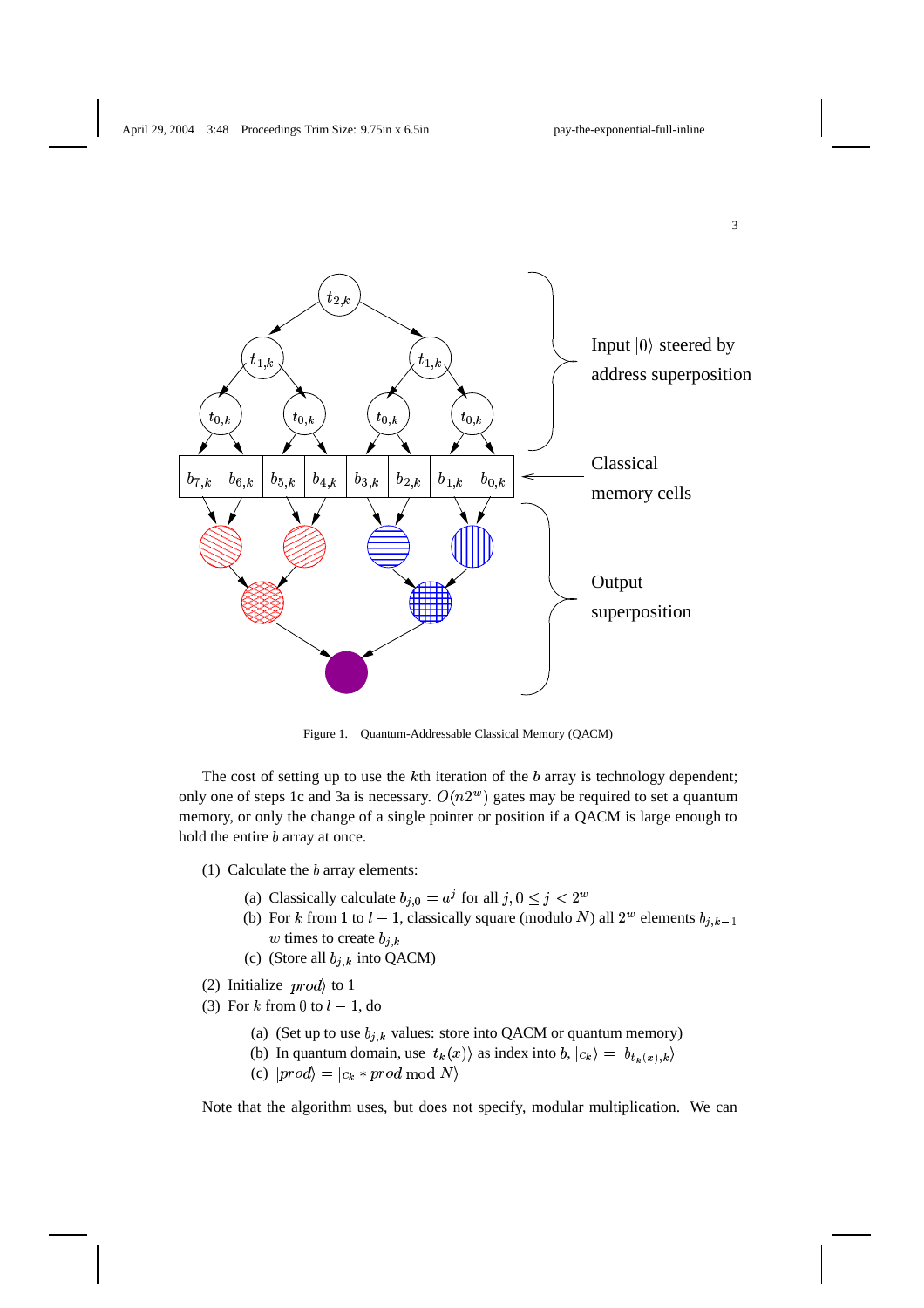4



Figure 2. 3-bit Quantum Select Circuit (Q-SEL)

choose to use a variant of Vedral's carry-ripple construction, or Gossett's carry-save  $\frac{2}{3}$ , which will increase our storage requirements but allow more concurrent execution, reducing wall-clock time (and hence coherence time demands) for the computation.

Figure 3 shows a portion of a modified form of Vedral's circuit using indirection. The dashed box indicates where update of the  $b$  array takes place, if necessary; only one-qubit gates are required. Note also that Q-SEL and its reverse are used, but, unlike Vedral's circuit, we do not need the reverse of multiplication to free up our argument. The degenerate case of  $w = 1$  is therefore faster than Vedral's circuit.

## **5. Evaluating Cost and Selecting Word Length**

Barenco's bound on the probability of success using the approximate quantum Fourier transform is  $10^{-5}$  or lower for sizes of a few kilobits <sup>1</sup>. While information can be inferred even from failures that may reduce the number of iterations required, a large number will be necessary in the real world. Thus, the cost of the one-time classical computations(which may be stored and reused) is further amortized.

The goal of this work is to minimize the cost of executing Shor's algorithm, for some metric of cost important to the user. In figure 4 we show the total cost of calculating the modular exponentiation, as a function of word length  $w$ . "Cost" in this graph is an arbitrary metric; it may be wall clock time, total time on parallel machines, price tag, or some other economic cost of quantum and classical machines. Perhaps the easiest cost to consider is simply time to perform a modular multiplication. The five curves represent total cost at different ratios of quantum: classical cost, ranging from 1:1 to  $10^{12}$ :1. The 'x' marks on each curve are the nearest integer value of  $w$  to the minimum. This recommended word length increases by approximately eight bits for each factor of one thousand the relative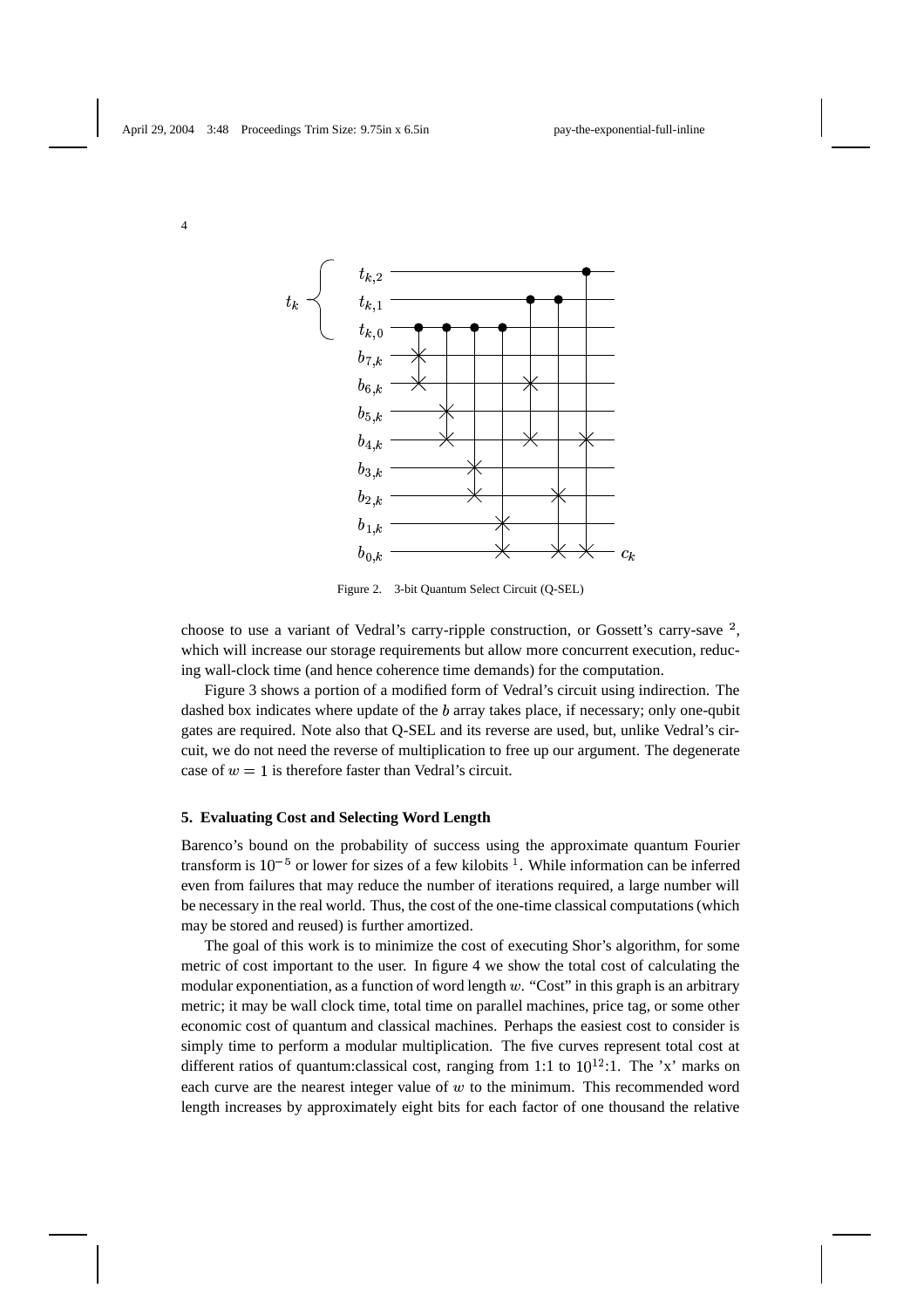

Figure 3. Multiplication Using Indirection, Based on Vedral's Circuit



Figure 4. Total Cost